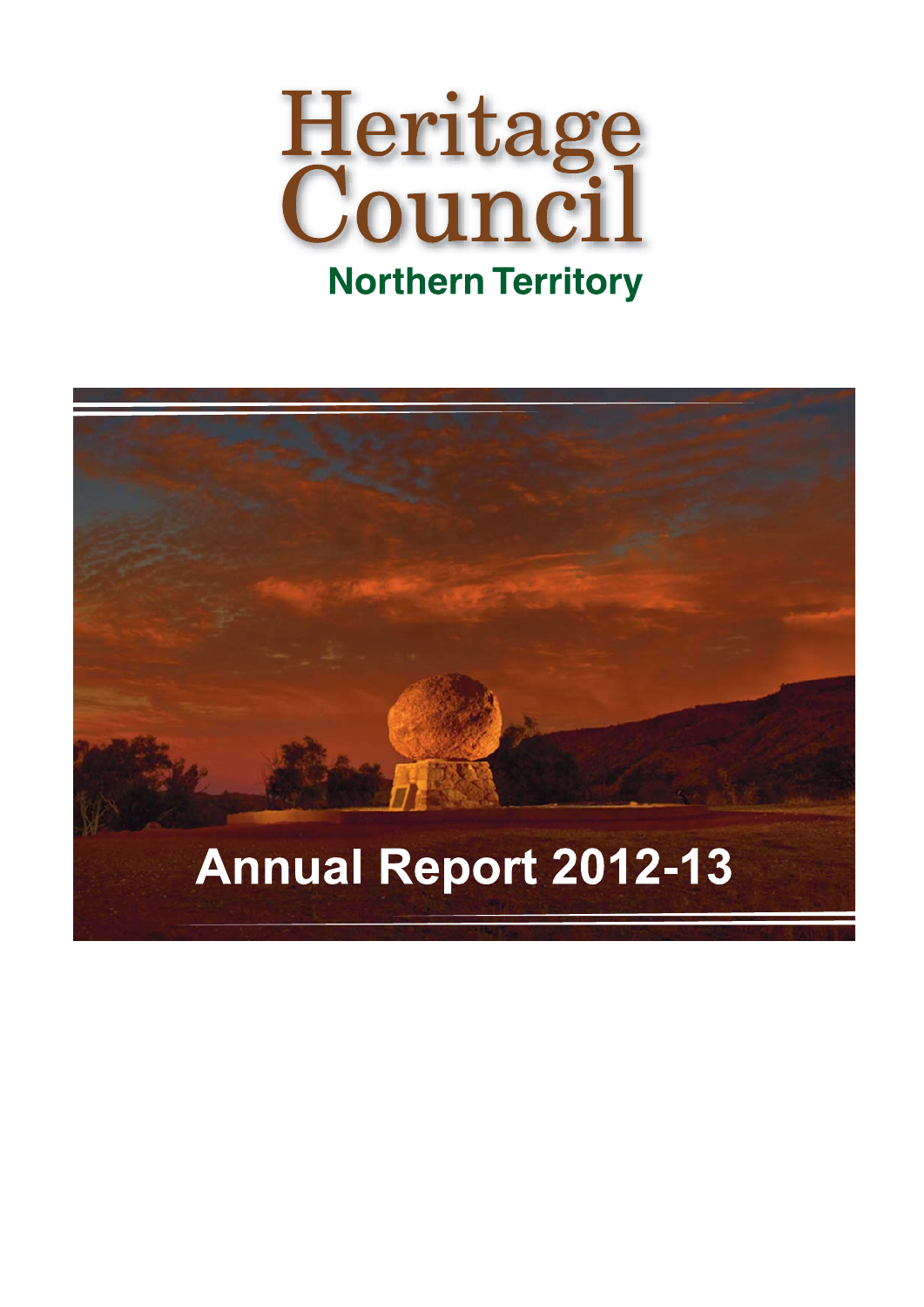Front Cover: © www.glenncampbellspictures.com

**Heritage Council** GPO Box 4198 Darwin NT 0801

Tel: 08 8999 5039

Email: heritagecouncil@nt.gov.au

ISSN: 2202-8226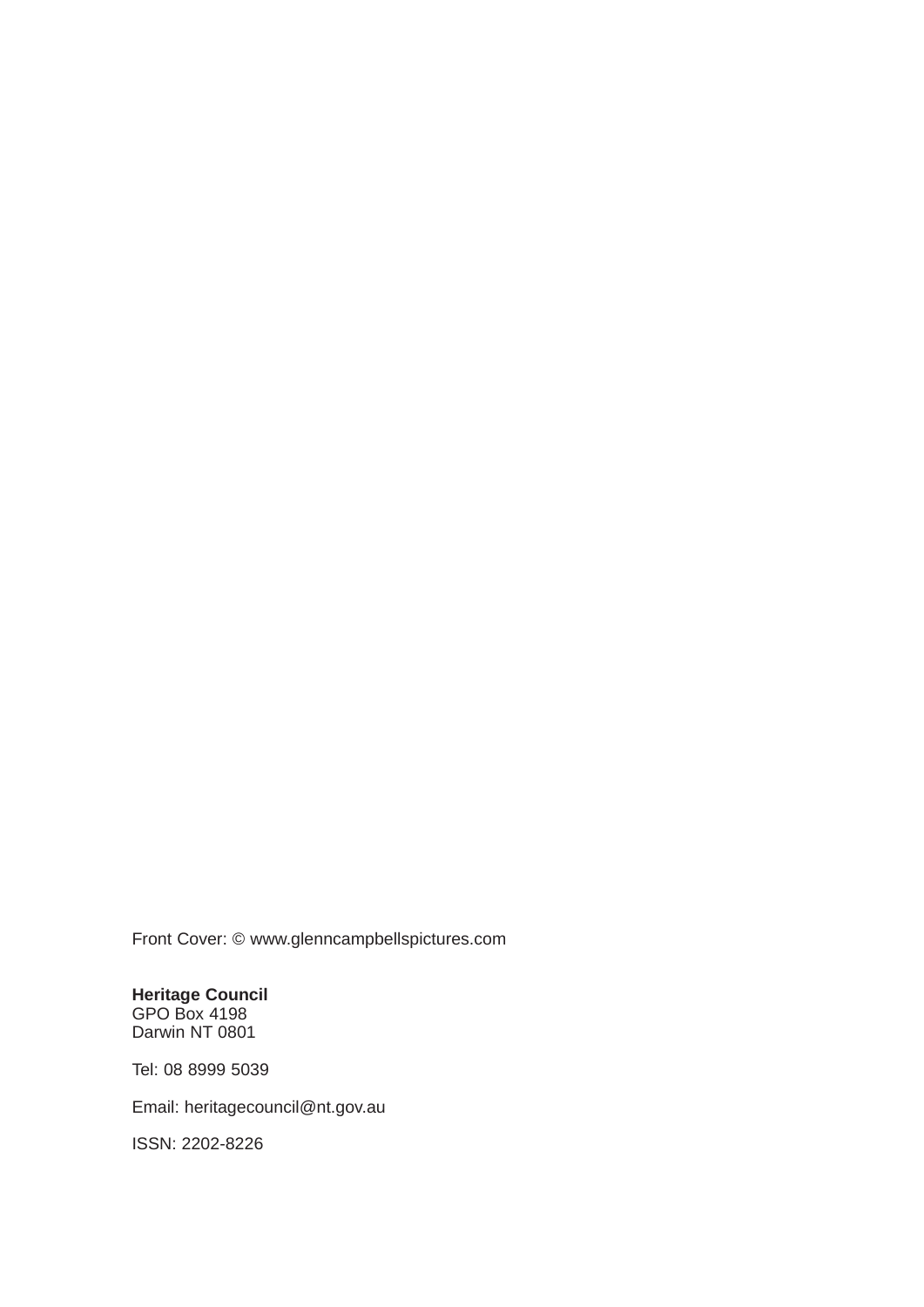# **Table of Contents**

| Message from the Chairperson             | 2  |
|------------------------------------------|----|
| <b>Highlights</b>                        | З  |
| The Heritage Act and the role of Council | 4  |
| <b>Council Members</b>                   | 5  |
| Meetings                                 |    |
| <b>Assessment and Declaration</b>        |    |
| <b>Work Approvals</b>                    | 9  |
| <b>Conservation and Management</b>       | 11 |
| <b>Policy and Strategy</b>               | 13 |
| Appendix                                 | 15 |

HERITAGE COUNCIL NORTHERN TERRITORY - Annual Report 2012-13  $\bullet \bullet \bullet$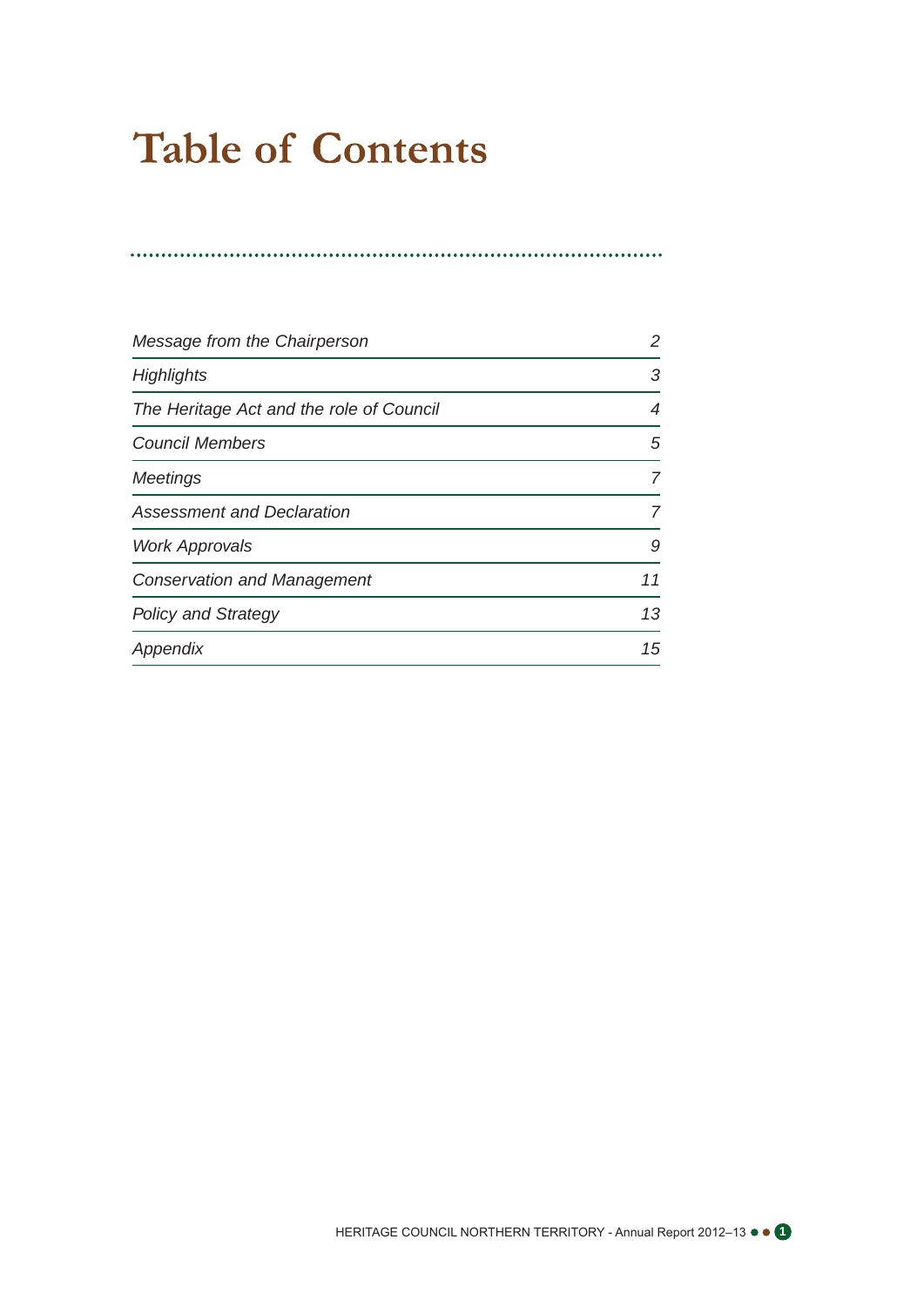### **Message from** the Chairperson

I have great pleasure in presenting the first Annual Report of the Heritage Council.

This has truly been a watershed year in heritage management in the Territory. A new *Heritage Act* commenced on 1 October 2012. The key features of the *Act* are:

- A new process for heritage listing which introduces timelines at all stages of the listing process, and allows for interim protection of places;
- improved processes for carrying out work, including the ability for the Heritage Council to make decisions about minor work;
- an expanded Heritage Council;
- the capacity to list classes of places;
- increased penalties; and
- expanded rights of review

The new Heritage Council met for the first time on 5 October 2012. The Council has several members (including myself) who were also members of the former Heritage Advisory Council, thus providing some useful continuity. However, there are also several new members and this has brought a sense of renewal and some fresh perspectives.

At Council's first meeting, Council took steps to make sure it was in a good position to play an effective role in administering the new Act. Several key policies were adopted.

Council also considered the critical issue of the 'backlog' of places nominated for heritage listing under the old *Heritage Conservation Act*, but where no final decision had been made at the time the new Act commenced.

Council has since been working its way through this backlog and can record good progress, including the declaration of four places as heritage places.

The new *Act* has brought with it strict new timelines in relation to making decisions about proposed work, and also assessing the significance of places and objects nominated for heritage listing. So far, Council has been able to meet these timelines, and it is gratifying to know that this is giving stakeholders a more timely response, and a greater degree of certainty than they may have had in the past.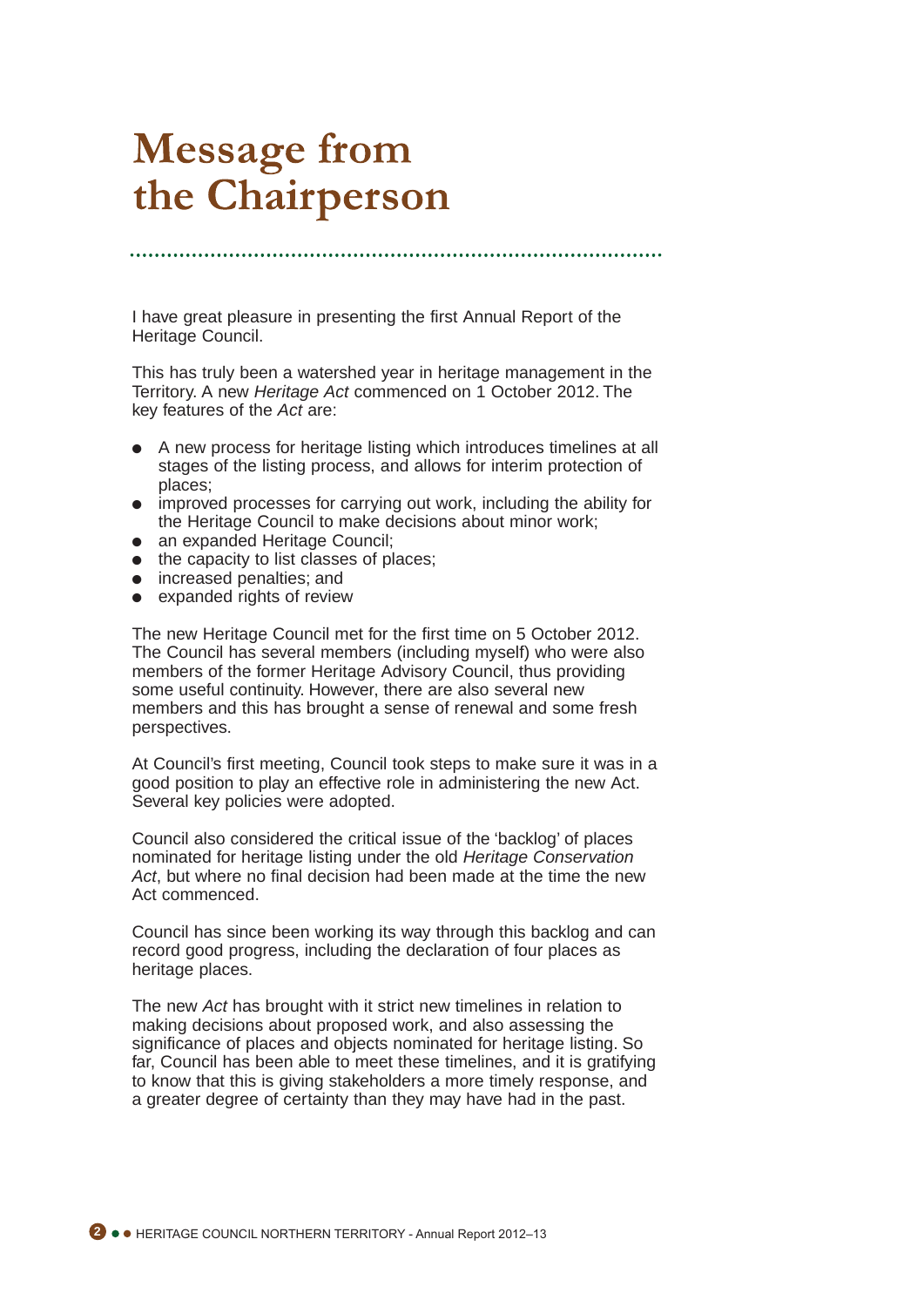At a more strategic level, Council decided to look at whether historic cemeteries and burial sites could be protected as a class of place under the new *Act*. This work is now underway.

Council has also been considering the issue of climate change, and is determined that we factor this in to our decision-making processes. Macassan sites are particularly vulnerable to climate change, and Council has taken steps to ensure that such sites are properly recorded.

Overall, I would say that at present there is every reason to be positive about the future of heritage management in the Northern Territory.

DR BRIAN REID

# Highlights

- The new *Heritage Act* commenced on 1 October 2012.
- Council assessed eight places nominated to the NT Heritage Register.
- Four places were gazetted as heritage places.
- A total of 20 projects were funded to a value of \$247 775 under the NT Heritage Grants Program.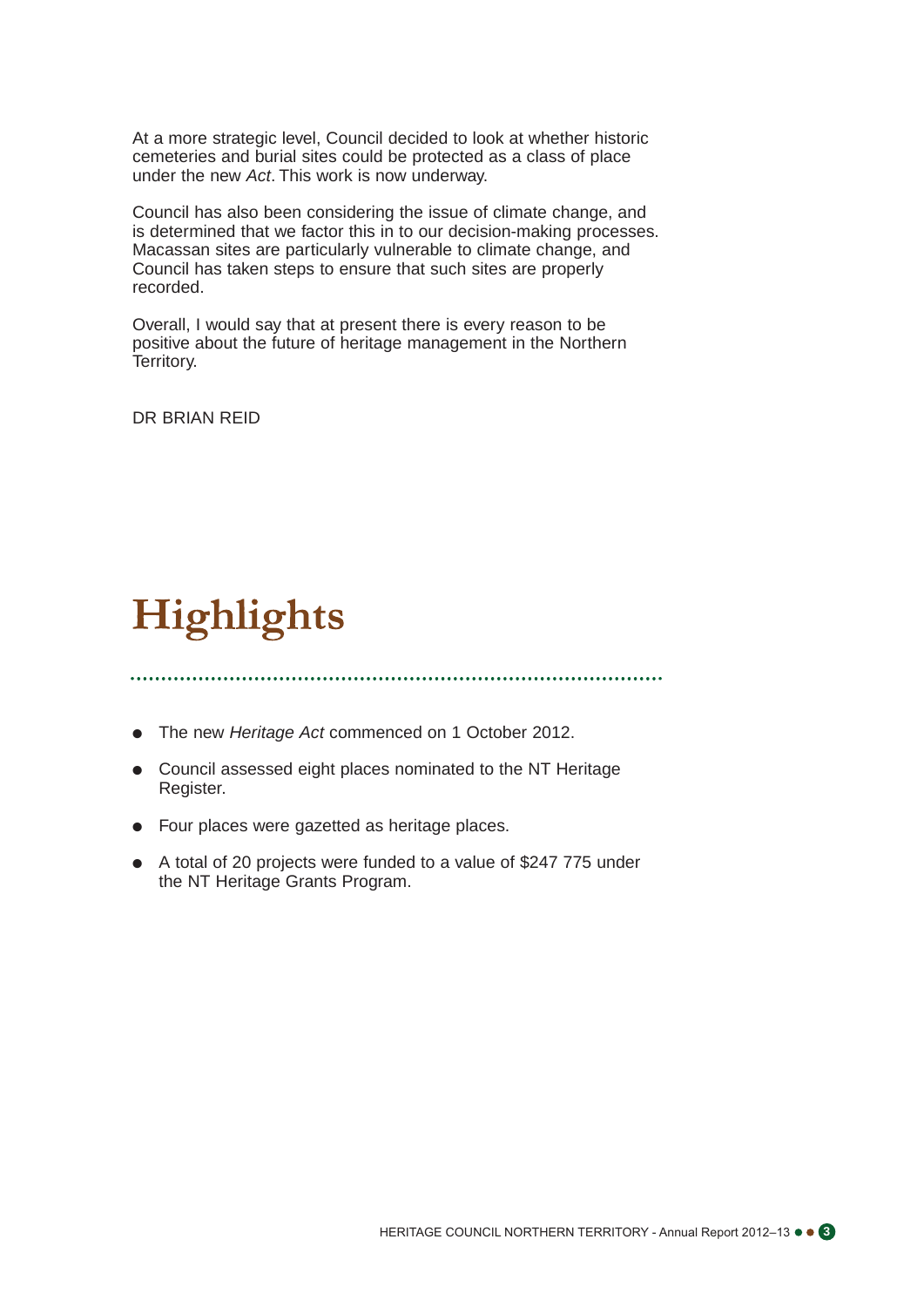### The Heritage Act and the role of Council

The object of the *Heritage Act* is to provide for the conservation of the Northern Territory's cultural and natural heritage.

The *Act* is broad in its scope. It automatically protects all Aboriginal and Macassan archaeological places and objects, and has the capacity to automatically protect other classes of places.

The *Heritage Act* commenced on 1 October 2012.

The functions of the Heritage Council are set out in Section 125 of the Act, and are:

- (a) to assess the heritage significance of places and objects;
- (b) to recommend to the Minister the declaration of places and objects to be heritage places and objects;
- (c) to recommend to the Minister the revocation of the declaration for heritage places and objects;
- (d) to advise the Minister on the conservation, use and management of heritage places and objects;
- (e) to advise the Minister about the carrying out of work on a heritage place or object and to decide applications for work approvals other than applications for major work;
- (f) to promote, as it considers appropriate, the public use and enjoyment of heritage places and objects in a way that is consistent with the conservation of the heritage significance of the places and objects;
- (g) to facilitate public education and programs about the Territory's cultural and natural heritage;
- (h) to advise the Minister on financial incentives or concessions for heritage agreements (either in general or on particular agreements);
- (i) to advise the Minister on matters affecting the Territory's cultural and natural heritage;
- (j) to perform other functions conferred under this or another Act or as directed by the Minister.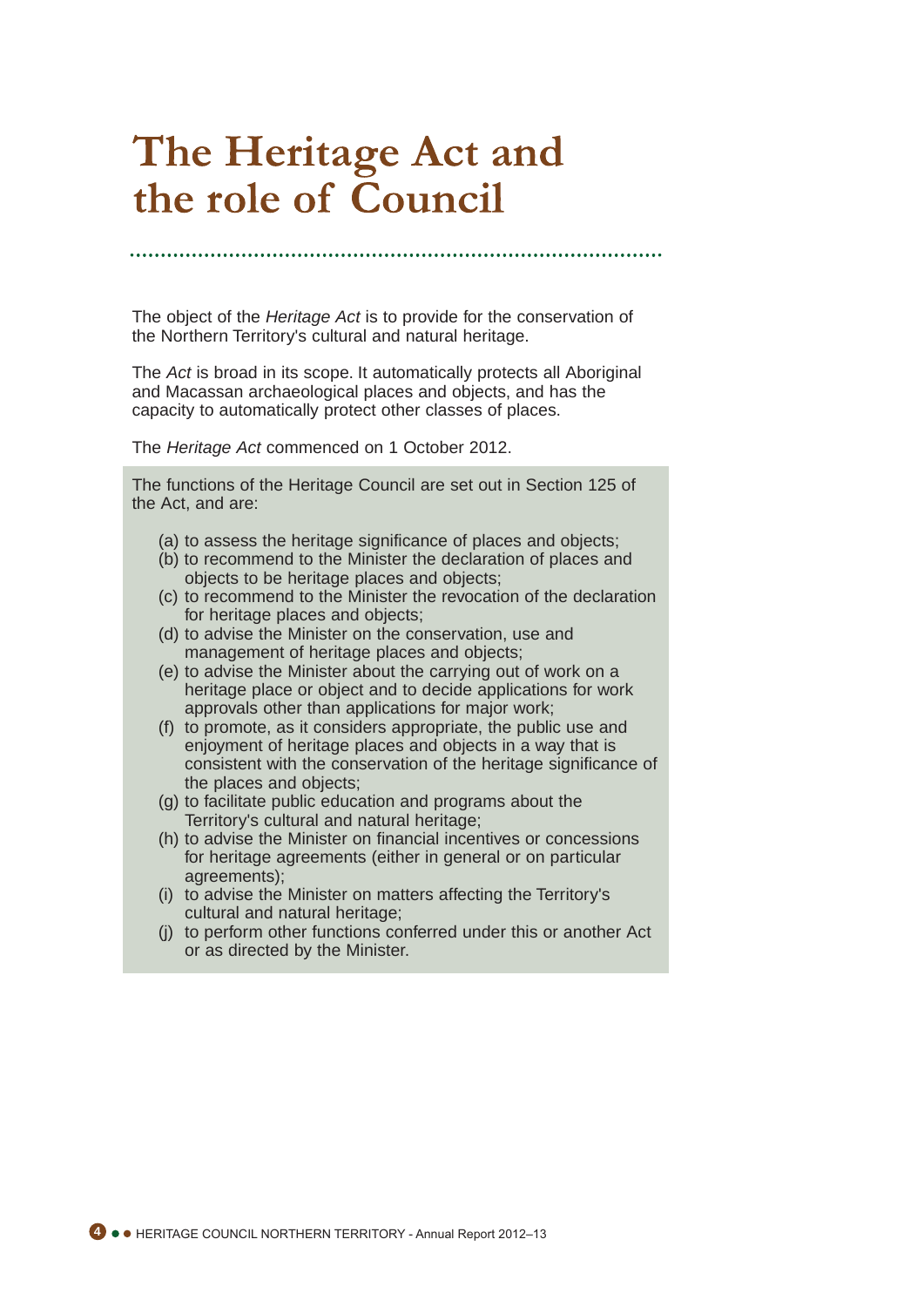# **Council Members**

The *Heritage Act* provides for a Council of eleven members. One is the nominee of the Chief Executive of the Department of Lands, Planning and the Environment; the others are appointed by the Minister. There are nominees from four organisations.

#### *Dr Brian Reid - Chairperson*

Dr Reid has qualifications in both medicine and history. He is a member of the Professional Historians' Association, and is President of the Historical Society of the Northern Territory. He was Chairperson of the former Heritage Advisory Council, and was appointed by the Minister as Chairperson of the new Heritage Council.

#### *Dr Mickey Dewar – Deputy Chairperson*

Dr Dewar is a freelance consultant with nearly 30 years experience working in Northern Territory history. She has won awards for her writing including publications on Territory literature, heritage, museums and social history. She was also a member of the former Heritage Advisory Council.

#### *Ms Elizabeth Close*

Elizabeth is the Director of the National Trust of Australia (Northern Territory), and is the National Trust's nominee on the Heritage Council. With a background in history, education and museums, she holds a Masters degree in Cultural Heritage, and is a professional member of ICOMOS. She is a member of the Historical Society of the Northern Territory and a Board member of the Environmental Defender's Office. As a member of the former Heritage Advisory Council she held the position of Deputy Chairperson.

#### *Mr Peter Madden*

Peter is a Researcher/Anthropologist at the Aboriginal Areas Protection Authority in Alice Springs, and is AAPA's nominee on the Heritage Council. Before joining AAPA, Peter worked for some years in the fields of Native Title and archaeological cultural heritage management.

#### *Mr Allan Garraway*

Allan has a background in accounting and commerce, and is nominee of the Property Council of Australia (Northern Territory). He has a particular interest in appropriate development in the Darwin CBD. He was also a member of the former Heritage Advisory Council.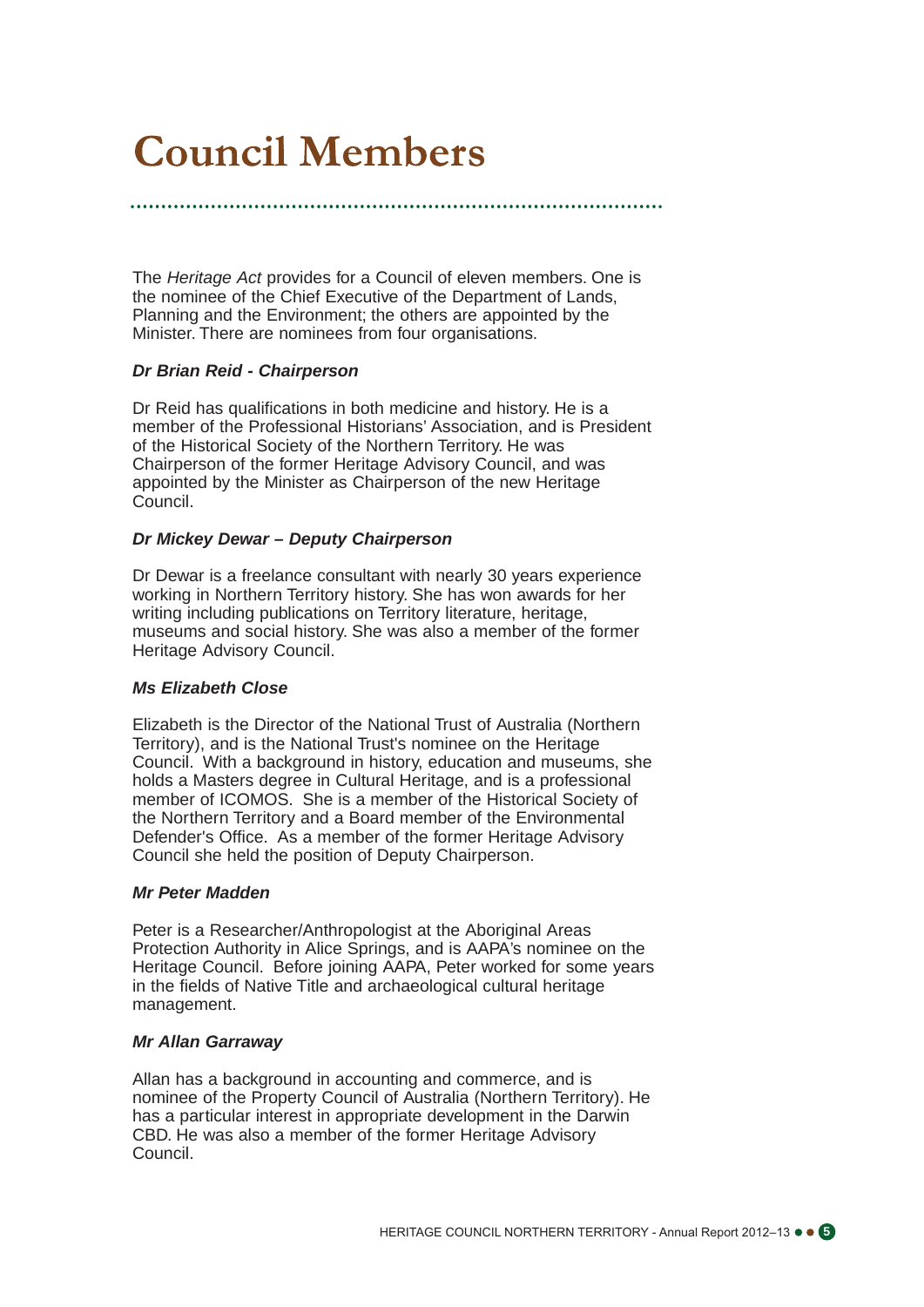#### *Mr Steven Hennessy*

Steven is the nominee of the Local Government Association of the Northern Territory. Steven has been in Timber Creek since 2005, and is currently deputy mayor of the Victoria Daly Shire. He has taken a keen interest in the preservation of the Timber Creek Police Museum.

#### *Mr David Curtis*

David is from Tennant Creek. He has held many posts in the community and local government and was an ATSIC Regional Councillor for 13 years. He has an interest in early European settlement in Central Australia. He was also a member of the former Heritage Advisory Council.

#### *Dr Samantha Wells*

Dr Wells is a freelance historical consultant with over 20 years experience in various aspects of Northern Territory history including colonial race relations, Aboriginal land rights and native title. She was also a member of the former Heritage Advisory Council.

#### *Mr Michael Owen*

Michael has worked throughout the Territory and Northern Australia in Health, Aboriginal Affairs and Local Government. Today, he is a Darwin based heritage consultant, specialising in community engagement and heritage economics.

#### *Mr Richard Luxton*

Richard Luxton is a retired builder and farmer. He is a member and past president of the Aviation Historical Society, and a member of the Development Consent Authority. He owns the World War II Coomalie Creek Airstrip, and has a keen interest in preserving the Top End's World War II heritage.

#### *Mr Wayne Kraft*

Wayne is the nominee of the Chief Executive. He lives in Alice Springs and is the owner of the Overlanders Steakhouse. A resident of the NT for over 40 years, he has also lived and worked in Tennant Creek, Darwin and Barrow Creek. He is a past Board member (and Chairman) of the Board of the Museum and Art Gallery of the NT.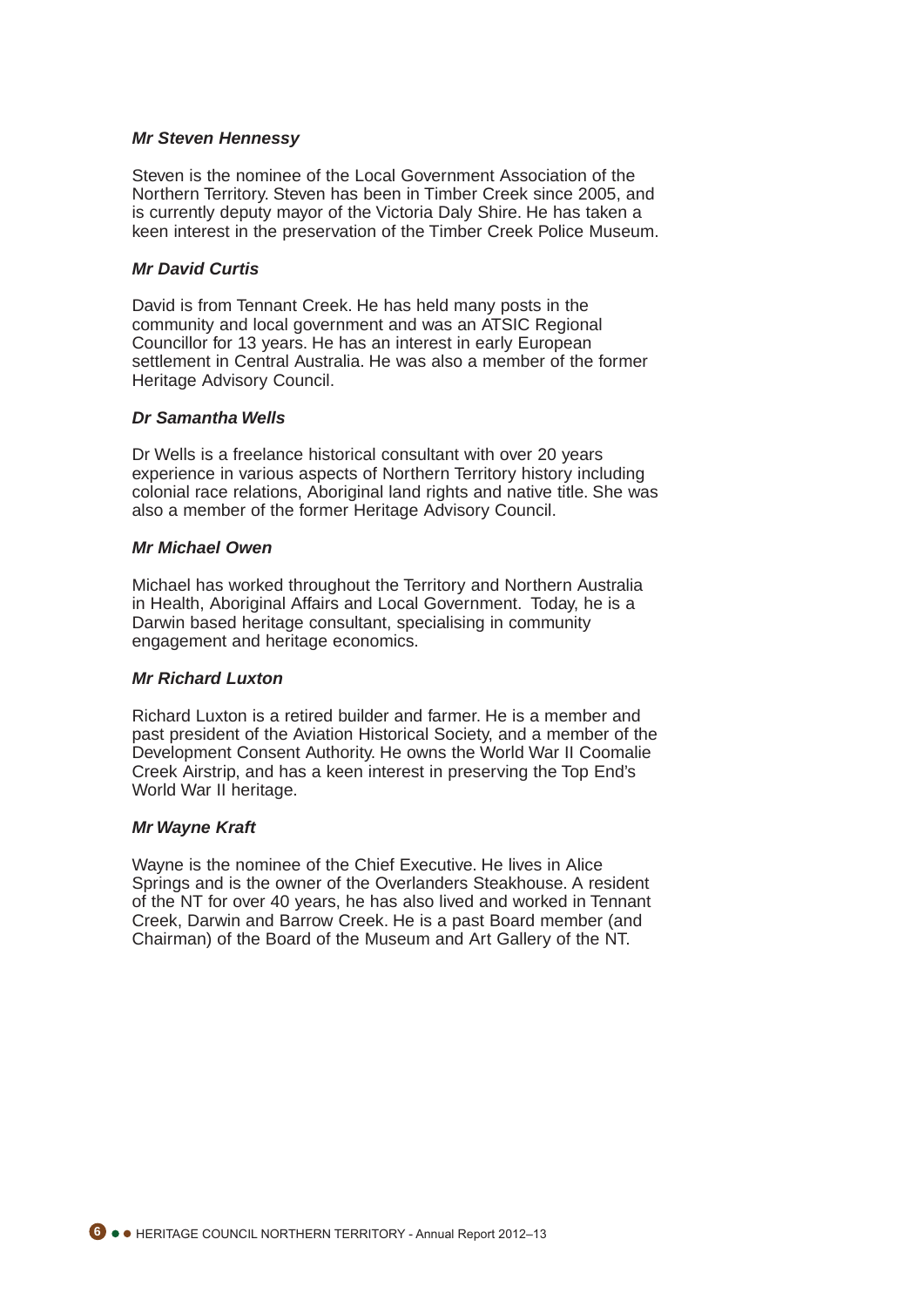# **Meetings**

Council is required under the terms of the *Heritage Act* to meet at least four times per year.

In 2012–13 Council met four times, as follows:

- 5 October 2012;
- 7 December 2012;
- 22 March 2013; and
- 14 June 2013.

The December meeting was held in Alice Springs; all others were held in Darwin.

### **Assessment and Declaration**

#### **Nominations**

The heritage listing process starts with someone nominating a place or object for heritage listing.

The Council received five nominations during the year, as follows:

- Grave of Goolam Rasool Nazar, Alice Springs
- O'Ferral's Rock, Darwin
- WWII Catalina Boat Ramp East Arm, Darwin
- DH114 Heron Aircraft, Alice Springs
- Pioneer Drive-in Screen, Alice Springs

Council accepted all of these nominations.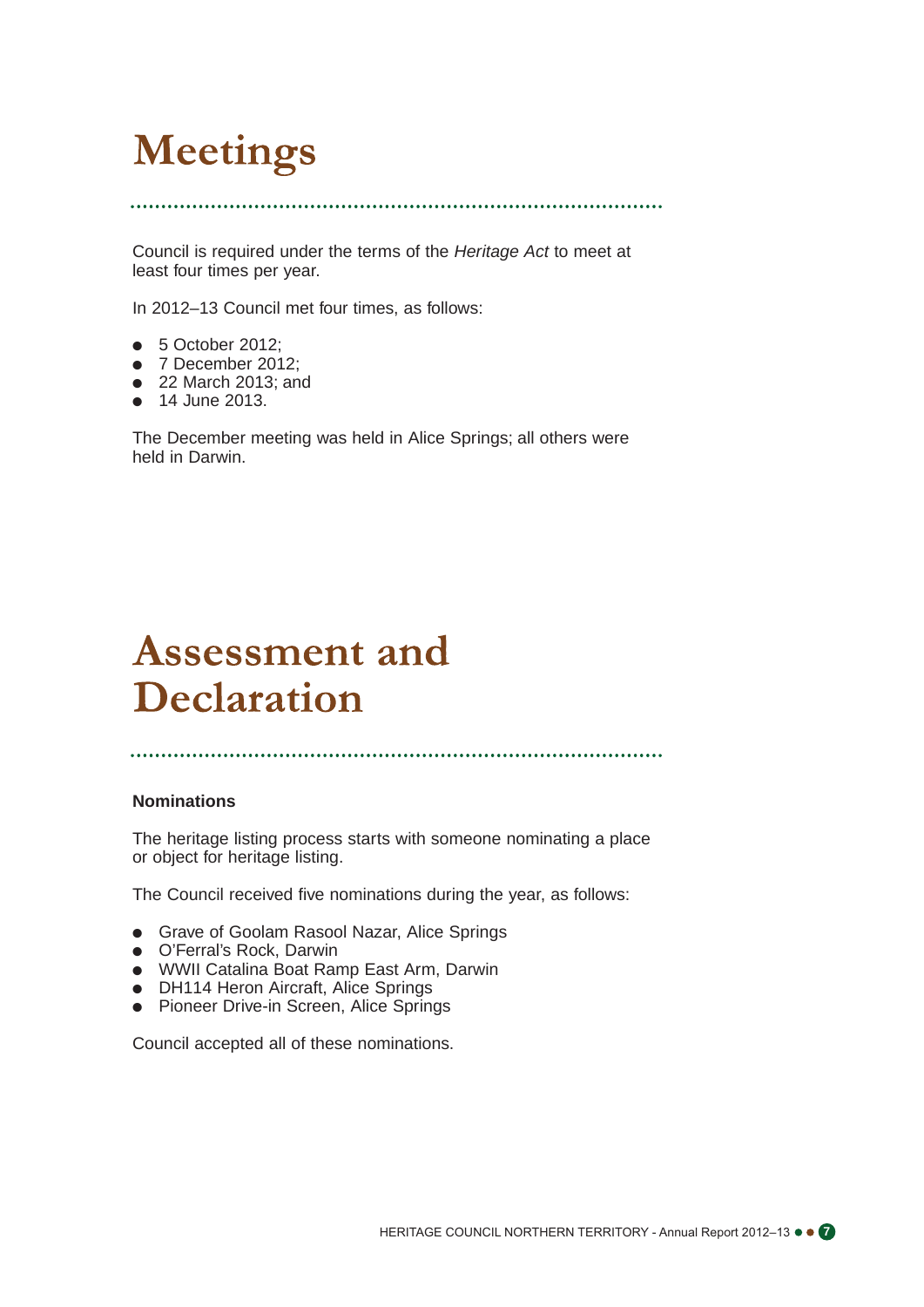#### **Assessments**

Once it has accepted a nomination, Council must apply the heritage assessment criteria set out in the *Act*, in order to determine whether the place is of heritage significance.

The heritage assessment criteria for a place or object are set out in section 11 of the *Heritage Act*, and are as follows:

- (a) whether it is important to the course, or pattern, of the Territory's cultural or natural history;
- (b) whether it possesses uncommon, rare or endangered aspects of the Territory's cultural or natural history.
- (c) whether it has potential to yield information that will contribute to an understanding of the Territory's cultural or natural history;
- (d) whether it is important in demonstrating the principal characteristics of a class of cultural or natural places or environments;
- (e) whether it is important in exhibiting particular aesthetic characteristics;
- (f) whether it is important in demonstrating a high degree of creative or technical achievement during a particular period;
- (g) whether it has a strong or special association with a particular community or cultural group for social, cultural or spiritual reasons, including the significance of a place to Aboriginal people as part of their continuing and developing cultural traditions;
- (h) whether it has a special association with the life or works of a person, or group of persons, of importance in the Territory's history.

The Council assessed the significance of eight places, as follows:

- Lake Nash Aboriginal Stockmen's Camp and Burials
- Robert Czako Painting, Alice Springs
- WWII Anti-Aircraft Searchlight (AASL) Battery, Elizabeth River
- North Australia Railway Remnants at Pine Creek
- Locomotive NF5, Carriage NABP5, Carriage Barn at Pine Creek
- Grave of Goolam Rasool Nazar, Alice Springs
- O'Ferrals Rock, Darwin
- Old Batchelor Hospital

#### **Declared heritage places and objects**

Four places were gazetted as heritage places:

- WWII Observation Posts, Casuarina Coastal Reserve
- Delissaville Cemetery
- Yarar Rockshelter
- Southport Cemetery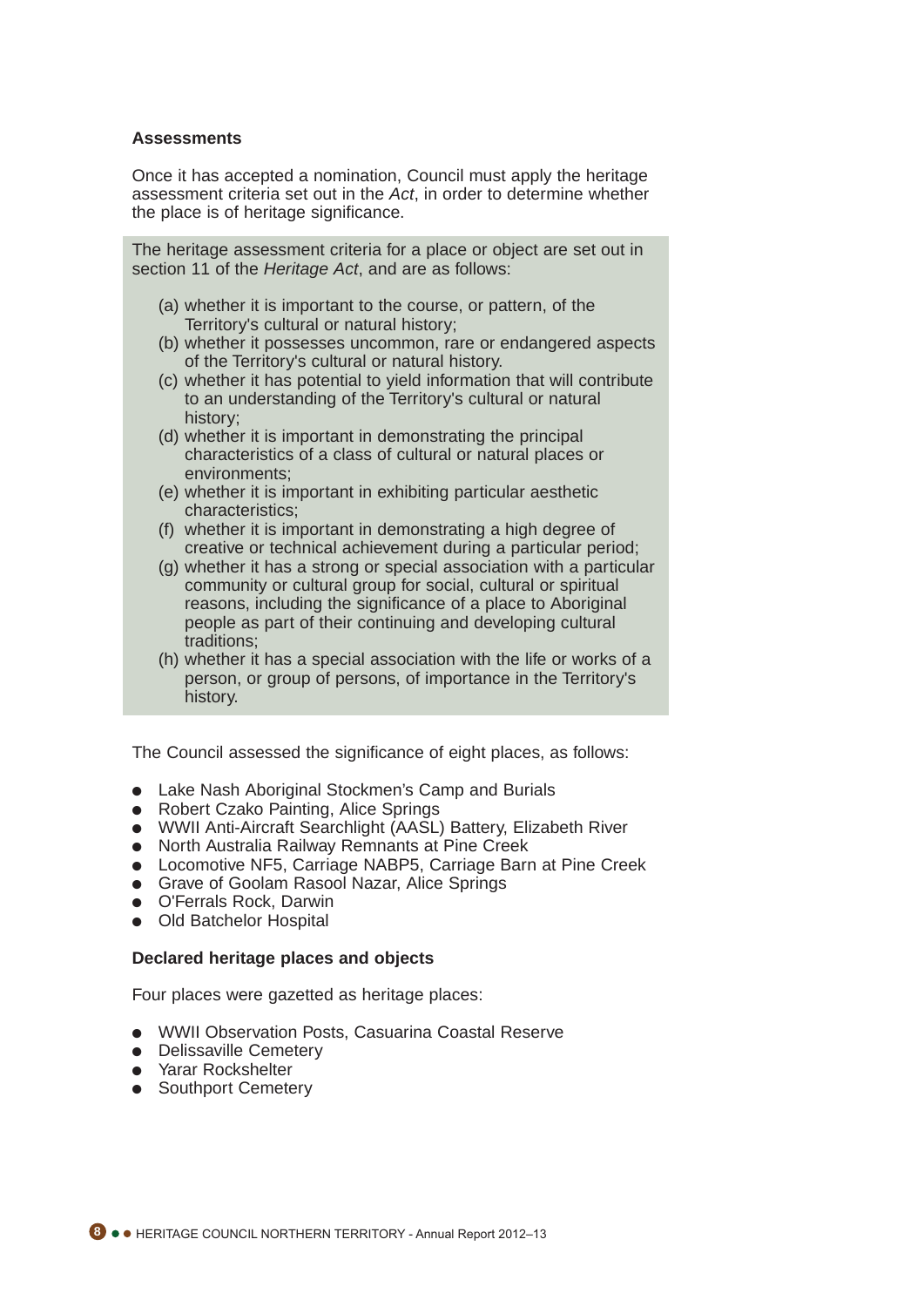#### **Provisional Protection**

The Minister signed an Interim Conservation Order for 'Catalina Six' in Darwin Harbour on 23 July 2012, under the terms of the now revoked *Heritage Conservation Act*.

Under the transitional provisions of the Heritage Act, this gives Catalina Six the status of provisional protection under the new *Act*.

No other places were provisionally declared as heritage places.

#### **The State of the Register**

The NT Heritage Register now has a total of 260 places and objects that have been declared as heritage places and objects since the commencement of the *Heritage Conservation Act* in 1991.

Under the transitional provisions of the new *Heritage Act*, all places and objects declared under the old Act have the same status under the new *Act*. A complete list of all declared places and objects as at 30 June 2013 is provided at Appendix One.

### **Work Approvals**

The previous Heritage Advisory Council made recommendations to the Minister in relation to the following work, with the decision by the Minister being made while the *Heritage Conservation Act* was still in force:

| Name of Place         | <b>Nature of Work</b>        | Council's<br><b>Recommendation</b> | <b>Minister's Decision</b>                  |
|-----------------------|------------------------------|------------------------------------|---------------------------------------------|
| Lyons Cottage         | Disabled access              | Approve                            | Approved<br>17 July 2012                    |
| Catalina Six          | Monitoring<br>Program        | Approve                            | Approved<br>23 July 2012                    |
| Wreck of the<br>Kelat | Relocate isolated<br>objects | Approve                            | Approved with<br>Conditions<br>25 July 2012 |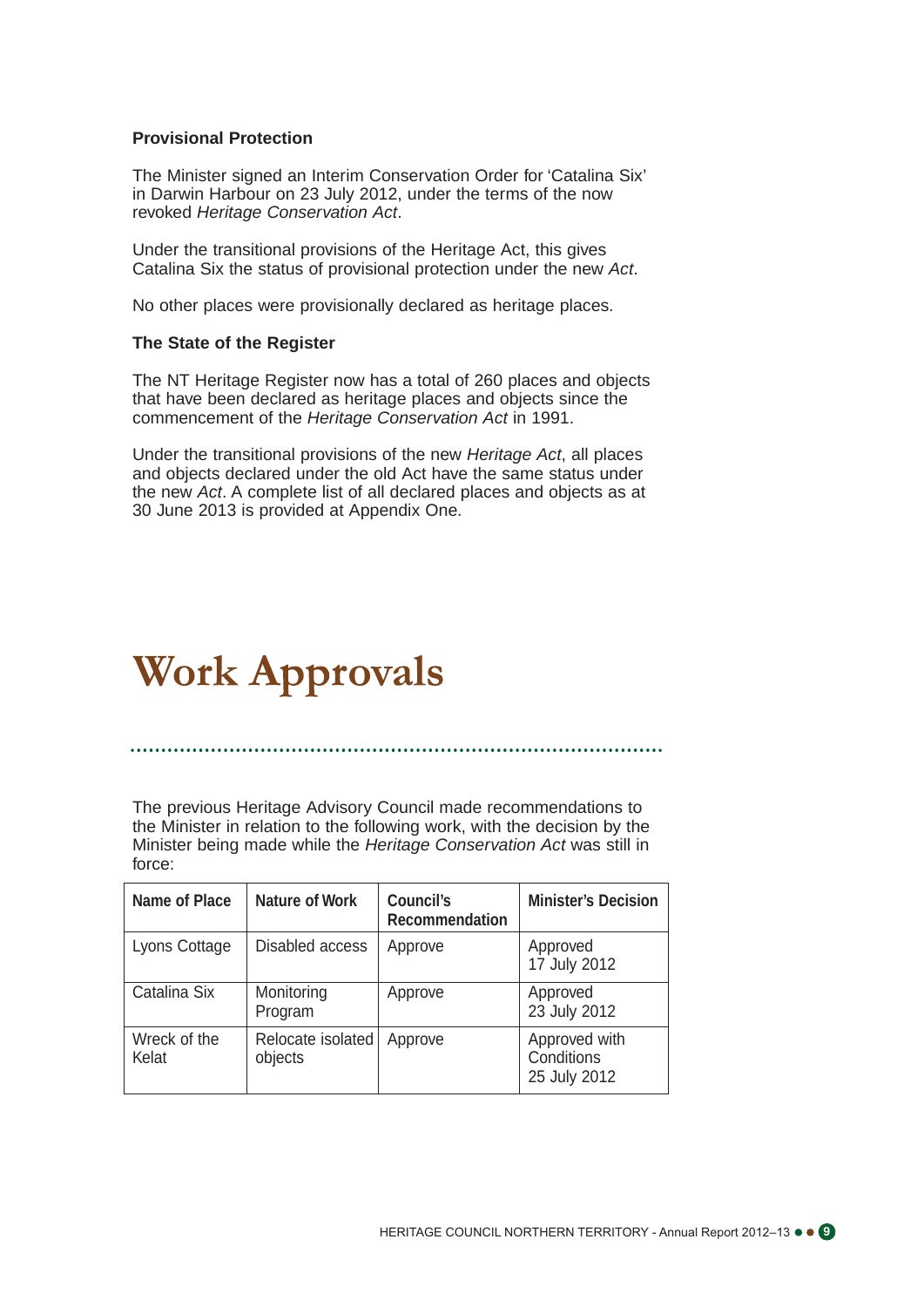The Heritage Council made recommendations to the Minister in relation to the following work, where applications were received whilst the *Heritage Conservation Act* was still in force, but with the decision being made by the Minister after the new *Heritage Act* commenced:

| Name of Place                            | <b>Nature of Work</b>                                                  | Council's<br><b>Recommendation</b>                       | <b>Minister's Decision</b>                                                        |
|------------------------------------------|------------------------------------------------------------------------|----------------------------------------------------------|-----------------------------------------------------------------------------------|
| Darwin Military<br>Museum                | Installation of new<br><b>Vessel Tracking</b><br>System (VTS)<br>radar | Approve                                                  | Approved<br>5 December 2012                                                       |
| Stuart Park,<br>Alice Springs<br>Springs | Statue of John<br><b>McDouall Stuart</b>                               | Approve subject to<br>statue being moved<br>further west | Approved in<br>accordance with<br>Council's<br>recommendation<br>26 February 2013 |

The commencement of the new *Heritage Act* brought a new approach to work approvals. Under the new *Act*, there are three categories of work:

- exempt work, for which no permission is required;
- minor work, which the Heritage Council makes decisions about; and
- major work, which the Minister makes decisions about (taking into account the advice of the Council).

The Heritage Branch gave permission for the following work to proceed without a formal application on the basis that it was exempt work:

| Name of Place                | Nature of Work                                                                                           | <b>Date of Decision</b> |
|------------------------------|----------------------------------------------------------------------------------------------------------|-------------------------|
| <b>Myilly Point</b>          | New sewer pipes and<br>pump pits                                                                         | 3 August 2012           |
| Springvale Homestead         | Ashes to be buried at<br>Springvale Homestead<br>Graves                                                  | 19 February 2013        |
| <b>Commonwealth Bank</b>     | <b>External painting</b>                                                                                 | 21 February 2013        |
| Darwin Military Museum       | Repair door to Generator<br>Room, Gun Emplacement II                                                     | 26 February 2013        |
| Commonwealth Bank            | New lighting, safety line<br>to awning, new<br>stormwater piping,<br>replace tiles to<br>wheelchair ramp | 7 March 2013            |
| <b>Gardens Road Cemetery</b> | Installation of plaque                                                                                   | 18 March 2013           |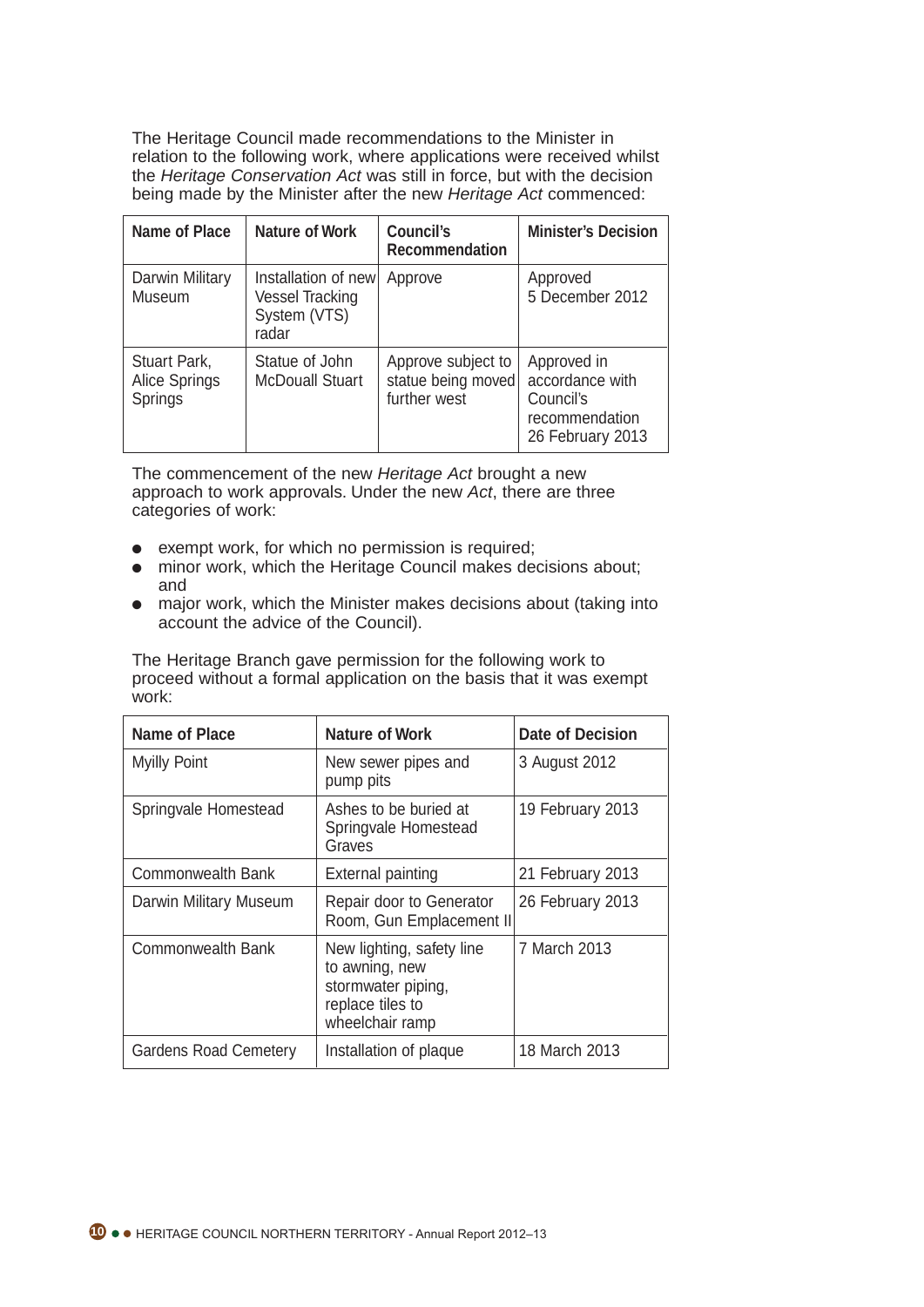The Heritage Council gave permission for the following work to proceed on the basis that it was minor work:

| Name of Place                                        | <b>Nature of Work</b> | <b>Date of Decision</b> |
|------------------------------------------------------|-----------------------|-------------------------|
| Catalina Six, Darwin<br>Harbour                      | Relocation of float   | 5 October 2012          |
| <b>Royal Flying Doctor</b><br>Service, Alice Springs | Formalise carpark     | 7 December 2012         |
| <b>Chambers Pillar</b>                               | New paths             | 14 June 2013            |

The Heritage Council made recommendations to the Minister in relation to the following work (considered to be major work), under the terms of the *Heritage Act*:

| Name of Place                   | <b>Nature of Work</b> | <b>Council's</b><br>Recommendation  | <b>Minister's Decision</b>   |
|---------------------------------|-----------------------|-------------------------------------|------------------------------|
| Darwin Military<br>Museum       | <b>Memorial Wall</b>  | Approve                             | Approved<br>13 December 2012 |
| George Brown<br>Botanic Gardens |                       | New retaining wall Approve Approved | 16 May 2013                  |

# **Conservation and** Management

### **NT Heritage Grants Program**

Owners of heritage places not in Government hands are eligible for assistance under the NT Heritage Grants Program (NTHGP).

The Heritage Council's role is to assess applications received under the NTHGP, and to make recommendations to the Minister about funding.

In 2012–13, a total of 20 projects were funded to a value of **\$247 775** as follows: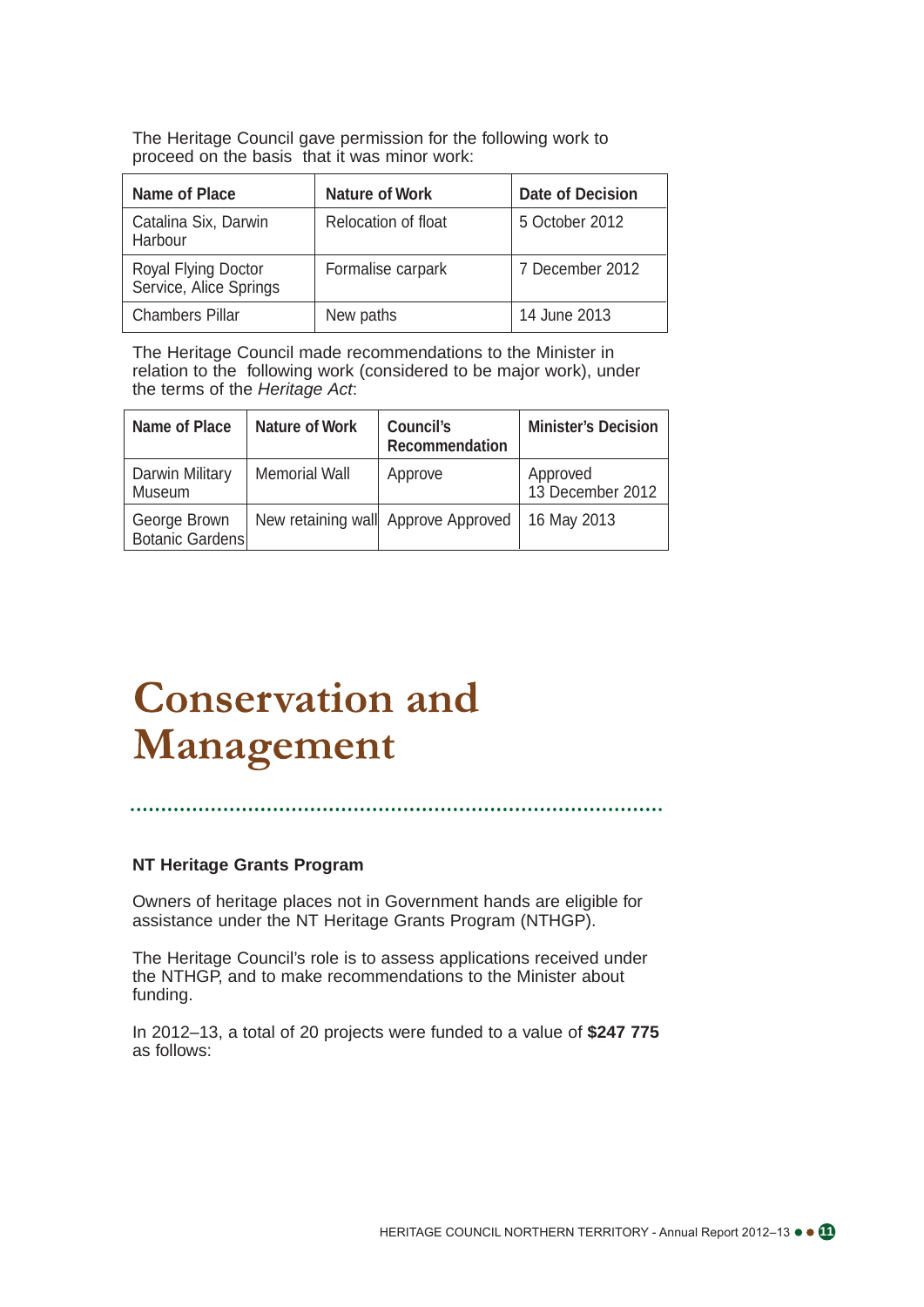| <b>Recipient</b>                                      | Project                                                                  | Grant         |
|-------------------------------------------------------|--------------------------------------------------------------------------|---------------|
| Alice Springs Town Council                            | <b>Stuart Memorial Cemetery</b><br><b>Restoration Stage 2</b>            | \$<br>12 000  |
| <b>Batchelor Museum</b><br>Development Association    | <b>Batchelor Museum Heritage</b><br><b>Building Restoration</b>          | \$<br>30 000  |
| Bethlehem Congregation                                | Research & Preserve Pioneer<br>Hermannsburg Cemetery                     | \$<br>6 0 0 0 |
| Dhimurru Aboriginal<br>Corporation                    | Restore Cultural Heritage:<br><b>Macassan Stone Pictures</b><br>Garanhan | \$<br>14 000  |
| <b>Engineers Australia</b>                            | <b>Engineering Heritage Brochure</b><br><b>Tennant Creek</b>             | \$<br>4 0 0 0 |
| Fannie Bay History and<br>Heritage Society Inc        | <b>Aviators Commemoration</b>                                            | \$<br>1 000   |
| Gemtree                                               | Relocation and Restoration of<br>the original Mount Riddock<br>Homestead | \$<br>15 000  |
| Genealogical Society of the<br>Northern Territory     | <b>Cemetery Marker Fort Dundas</b>                                       | \$<br>6 300   |
| <b>Griffith University</b>                            | History Places - Wellington<br>Range Rock Art                            | \$<br>20 000  |
| Hamilton Downs Youth Camp<br>Association Inc          | Repairs and Maintenance to<br><b>Hamilton Downs Homestead</b>            | \$<br>13 800  |
| Marchant Enterprises Pty Ltd                          | <b>WWII Oil Storage Tunnels -</b><br>Development of new Displays         | \$<br>6 0 0 0 |
| Mayu Kanamori                                         | About Murakami                                                           | \$<br>4 200   |
| Megg Kelham                                           | The Totem Theatre - Five<br>Decades of Community<br>Entertainment        | \$<br>15 000  |
| National Trust Australia (NT)                         | <b>Urgent Remedial Works - Pine</b><br><b>Creek Railway Station</b>      | \$<br>19 000  |
| National Trust Australia (NT)                         | Works to Mines House Myilly Point                                        | \$<br>12 000  |
| National Trust Australia (NT)                         | O'Keefe House Ablution<br><b>Restoration and Repairs</b>                 | \$<br>32 800  |
| National Trust Australia (NT)                         | Top End Heritage Festival 2013                                           | \$<br>6 000   |
| National Trust Australia (NT)                         | Alice Springs Heritage Festival<br>2013                                  | \$<br>6 000   |
| The Synod of the Diocese<br>of the Northern Territory | St Mary's Alice Springs Chapel<br>Mural                                  | \$<br>4675    |
| The Synod of the Diocese<br>of the Northern Territory | Numbulwar Church of the Holy<br>Spirit Preservation Programme            | \$<br>20 000  |
| <b>TOTAL</b>                                          |                                                                          | \$247775      |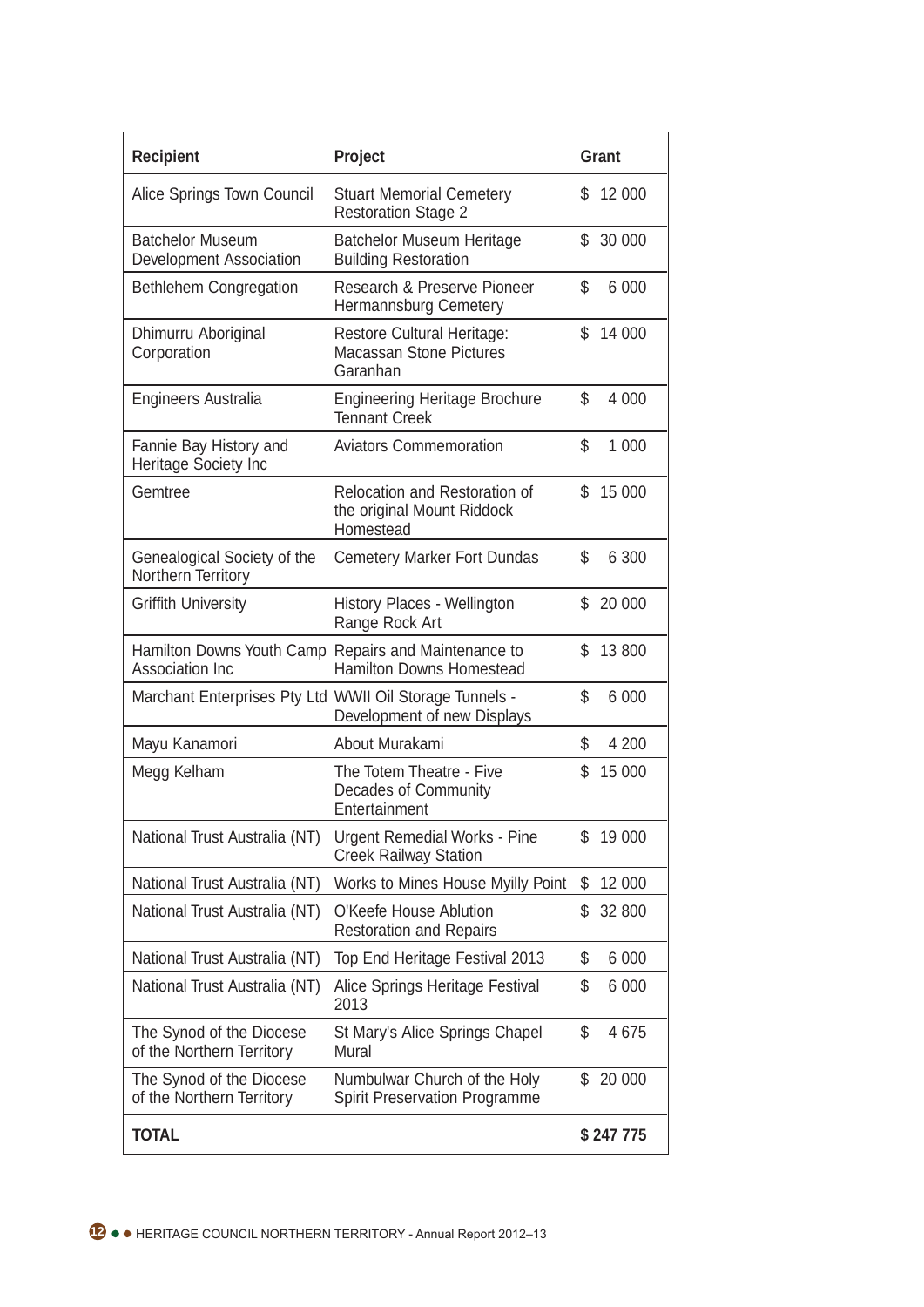#### **Conservation Program for Government-owned Heritage Assets**

The Conservation Program for Government-owned Heritage Assets had a budget of \$1 million in 2012–13.

The implementation of the Program is an operational matter for the Department of Lands, Planning and the Environment. Council is involved when work approvals are required, and is provided with an annual update on work completed under the program.

# **Policy and Strategy**

At its first meeting on 5 October 2012, Council adopted policies on:

- Heritage Listing of Aboriginal Archaeological Places;
- Heritage Listing of Natural Places;
- Addressing meetings of Council:
- Application of the Heritage Assessment Criteria: and
- Heritage Management of Places owned by the Commonwealth.

Council decided that in cases where a place could potentially be better managed under other legislation (for example because it was significant largely for its natural values, or because it was on land owned by the Commonwealth), that Council should put in place a 'watching brief' in order to ensure that the values of the place were being properly managed.

Places currently on the 'watching brief' are:

- O'Ferrals Rock, Darwin
- Black Jungle Conservation Reserve
- Uluru National Park
- Sir Edward Pellew Group
- Wildman River Catchment
- Corridors of Native Vegetation, Stuart Highway (between Arnhem Highway and Noonamah)

At its first meeting, Council also considered how to deal with the 'backlog' of places nominated for heritage listing under the old *Heritage Conservation Act*, but where no final decision had been made at the time the new Act commenced.

Council agreed to adopt an approach which gives priority to places where a thorough assessment process was carried out, and where the proposed heritage listing has received (or is likely to receive) support from the owner.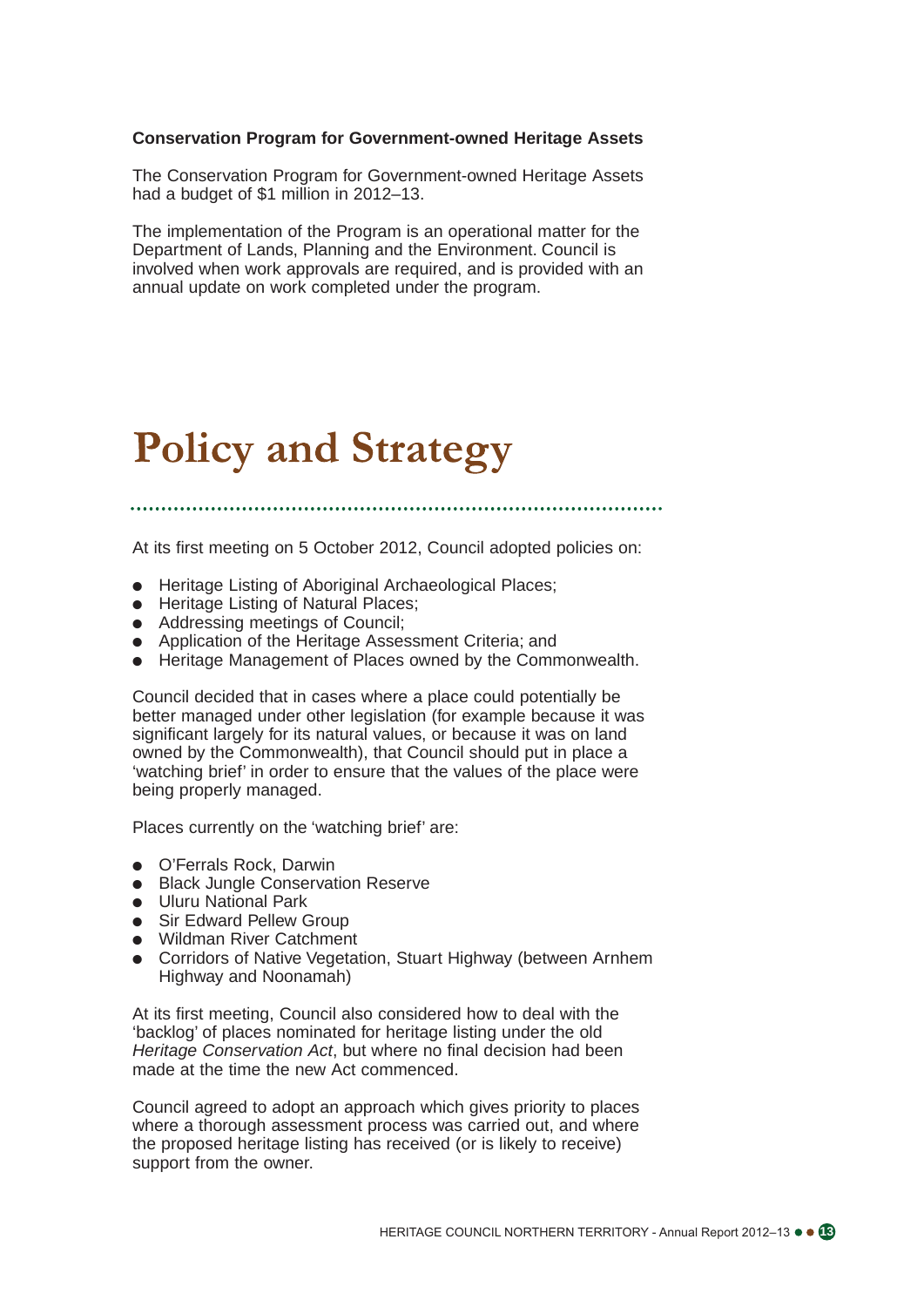In other cases Council acknowledged that, under the transitional provisions of the new *Act*, the heritage listing process for many places nominated under the old *Act* will effectively come to an end. In most cases, this will occur on 1 October 2013.

However, Council noted that if there are places which the Council or any member of the public think ought to be protected, they can be renominated for heritage listing under the new Act.

At its second meeting on 7 December 2012, Council decided that it wanted to initiate, in accordance with section 43 of the *Heritage Act*, the assessment of the heritage significance of historic cemeteries and burial sites in the Northern Territory as a class of place to be protected by the *Act*.

The Chairman attended the annual meeting of the Heritage Chairs and Officials of Australia and New Zealand (HCOANZ) on 20 and 21 February 2013. The meeting was held in Canberra.

Items on the agenda included arrangements for the management of World Heritage Areas; National Heritage Week; Commonwealth owned heritage places; climate change; disability access to heritage buildings, bilateral agreements under the *EPBC Act*; and the Australian Heritage Strategy.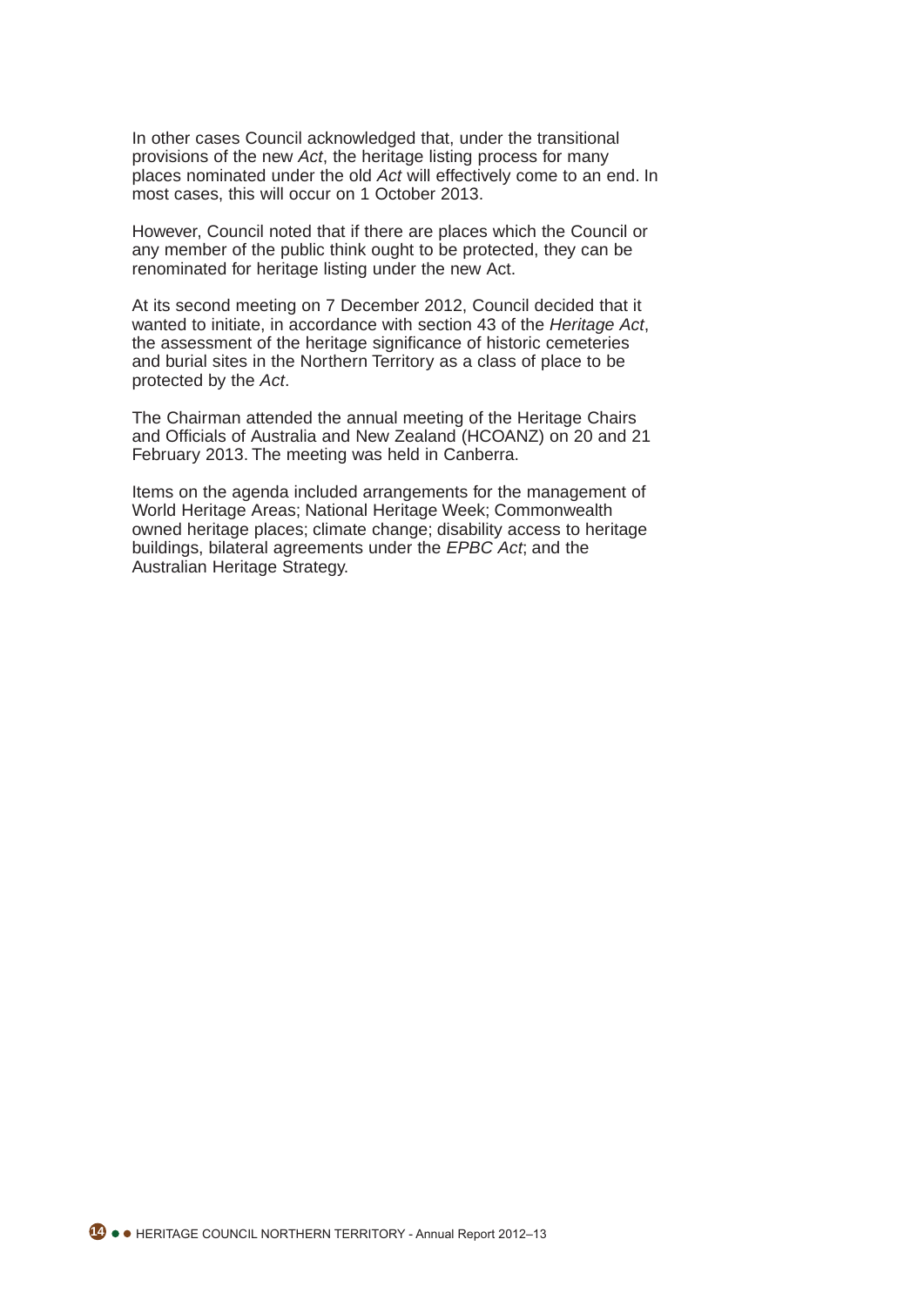# **Appendix One**

Declared heritage places and objects as of 30 June 2013 (\*indicates new listing this year)

Adelaide House Adelaide River Pioneer Cemetery Adelaide River Railway Siding and Bridge Adelaide River War Cemetery and Wartime Civilian Cemetery Administrator's Office Aileron Homestead Albert Namatiira's House Albert Namatiira Memorial Alcoota Fossil Beds Alice Springs General Cemetery Alice Springs Heritage Precinct Alice Springs Post Office (Former) Alice Springs Telegraph Station Historical Reserve Alice Well Police Station and Well Anna's Reservoir Conservation Reserve Angurugu Heritage Precinct Anthony Lagoon – Davey Paxman Steam Engine; 1906 and 1945 Cattle Dip; Police Tracker's Quarters and Gaol Anzac Hill Memorial Araluen Homestead Precinct Avon Downs Homestead

Banka Banka mudbrick homestead Bamboo Creek Tin Mine Barrow Creek Hotel Barrow Creek Telegraph Station Batchelor Primary School (former) Beatrice Hill Well and Stone Wall fences Betty Bomber, Cox Peninsula Blyth Homestead Boab Tree, Cavenagh Street, Darwin Bonney Well Bonrook Station (Old) Booya Borroloola Police Station Museum Bowson Hut Bradshaw's Homestead Bradshaw's Packhorse Cutting Brocks Creek Cemetery Brock's Creek Chinatown and Temple Site Brock's Creek Township, Railway Siding and Military Detention **Barracks** Brown's Mart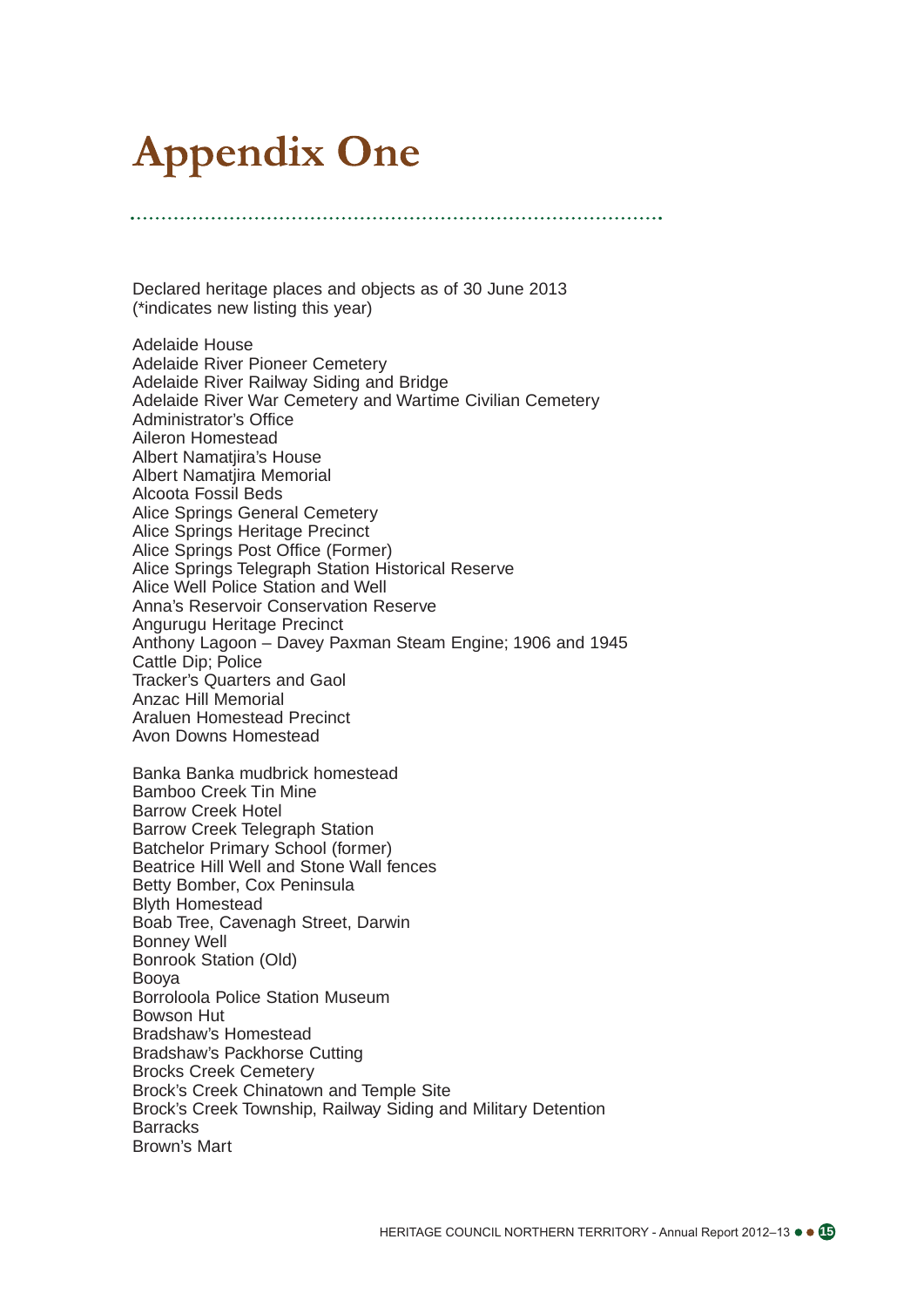Bullita Station Homestead Precinct and Stockyard Bullock Creek Fossil Site Burrundie Explosives Magazine Butterfly Gorge B24-J Liberator Aircraft Wreck Site

Cape Don Lighthouse Complex Catholic Church Precinct, Alice Springs Chambers Pillar Historical Reserve Channel Island Leprosarium and Reefs Charlotte Waters Telegraph Station ruins Christ Church Cathedral Heritage Precinct Christ the King Church and Sidney Williams Hut Climbing Dune, Jessie Gap Locality Commonwealth Bank Connellan Hangar Courthouse Building, Alice Springs (Old) Crash Site of B-24D Liberator Nothing Sacred CWA/Red Cross Shop CWA Rooms, Alice Springs (Former) Cypress Pine Overland Telegraph Poles C47 plane wreck A65-115 in Fannie Bay

Daly River Coppermine and Graves Daly Waters Aviation Complex Darwin Cenotaph Darwin Botanic Gardens Defence 17 1⁄2 Mile Camp, Lambrick Avenue, Palmerston Delissaville Cemetery\* Djirurri Rock Shelter, Arnhem Land Driffield Mine Site Drovers Rest Boab Precinct

East Point Fortifications 88 Mile Burrell Creek WWII Chemical Warfare Storage and Maintenance Depot and Camp Site Eldo Rocket Shelters Elsey Memorial Cemetery Emungalan Cemetery Emungalan Wheel Rim Shrinkage Pit Escape Cliffs Ewaninga Conservation Reserve

Fannie Bay Gaol Fenton Airfield Fergusson River Overland Telegraph Line Pylons and Oppenheimer **Poles** Fergusson River Railway Bridge and Boiler Former Reserve Bank Flying Fox, Daly Waters Flynn's Farm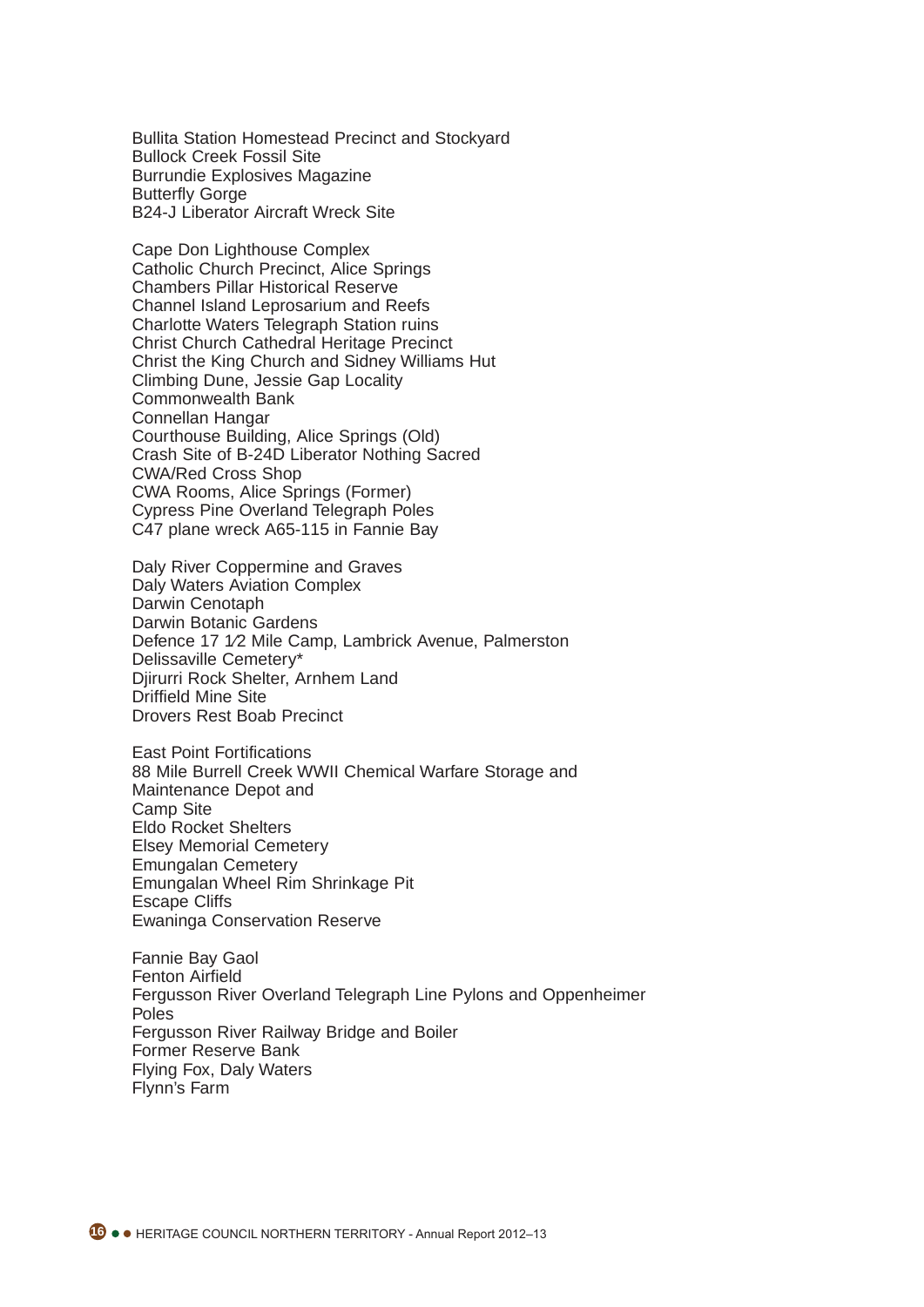Fogg Dam Fort Wellington, Cobourg Peninsula Francis Bay Explosives Complex Frew Ponds Overland Telegraph Line Memorial Reserve Frog Hollow

Gardens Road Cemetery Ghan's Bore Gilbert Well Government Battery and Cyanide Works, Arltunga Government House Gregory's Tree Grove Hill Hotel Gurindji Wave Hill Walk Off Route

Hamilton Downs Station (Old) Hartley Street School (Old) Harts Range Mica Mining Complex Heavitree Gap Police Station Historic Reserve Heenan Building Helen Springs Quarry (Kurutiti) Henbury Meteorites Conservation Reserve Hermannsburg Cemetery (Old) Hermannsburg Historic Village Higgins Theatre Hope Inlet Archaeological Sites Hore's Homestead Hughes Avenue Hunter House

Illamurta Springs Conservation Reserve

Jasper Gorge John Flynn Memorial Church, Alice Springs John Flynn's Grave Historical Reserve

Kaporilja Springs Katherine Overland Telegraph Pylons Katherine Railway Precinct Kelat Kintore Caves Nature Reserve Knott's Crossing Kohinoor Adit Koolendong Waterhole Boabs

Lot 5601 Town of Darwin (Qantas Hangar) Lots 7733-7736 Town of Alice Springs (Railway Cottages) Ludmilla Saltpan Lutheran Church (Old) Lyons Cottage - BAT House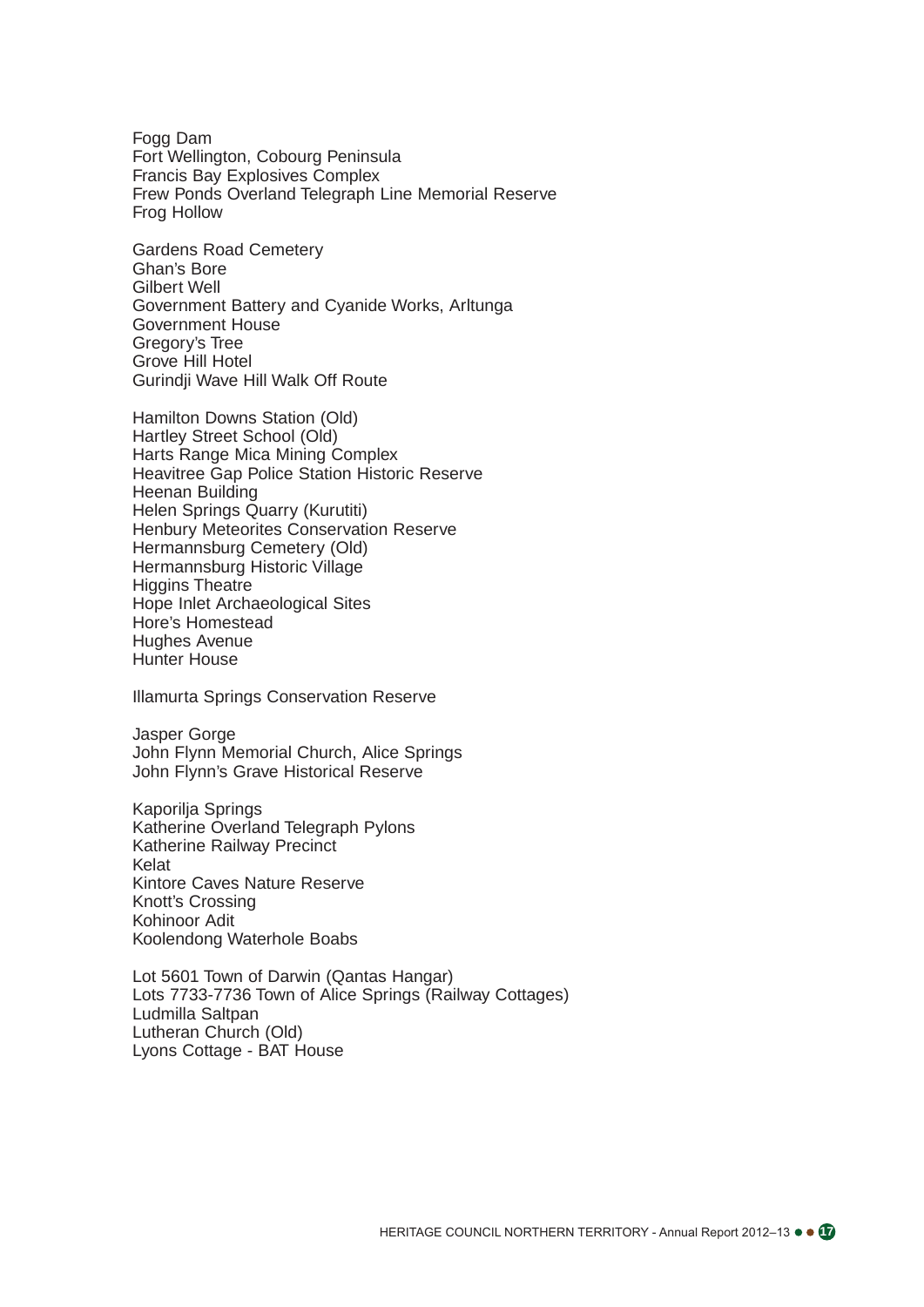MacClark (Acacia peuce) Conservation Reserve Manbulloo Airfield and Abattoir Maranboy Mining Precinct Mastertons Cave and Garden McLachlan's Tree Methodist Manse (Former) Milingimbi Mud Brick Houses Milkwood Tree corner Woods and Foelsche Street Mt Riddock Cemetery Mt Riddock Homestead (Old) Munmarlary Homestead Murranji Track Myilly Point Precinct Myrtle Villa Date Palm

Naval Oil Tunnels (No.s 5 & 6) Navy Victualling Yards N'Dhala Gorge Nature Park Neutral Junction Homestead (Old) Newcastle Waters Township Noltenius Billabong and Grave North Australia Railway Corridor - The Narrows 9 Aust. Advanced Ordnance Depot 1960's "TJ" series Bedford Truck

Observation Post, Sandy Creek O'Keeffe House Old Admiralty House Old Andado Station Old MacDonald Downs Homestead Old Owen Springs Homestead Complex Olive Pink Botanic Parks Original Glen Helen Homestead Ruins

Palmerston Cemetery Peel's Well Pine Creek Bakery Pine Creek Butchery (Old) Pine Creek Post and Office Repeater Station Pine Creek Railway Precinct Pioneer Drive-In, Alice Springs Pitchi Richi Sanctuary Playford Club Hotel (Old) Powell Creek Telegraph Station Puritjarra Rock Shelter

Quarantine Anti-Aircraft Battery Site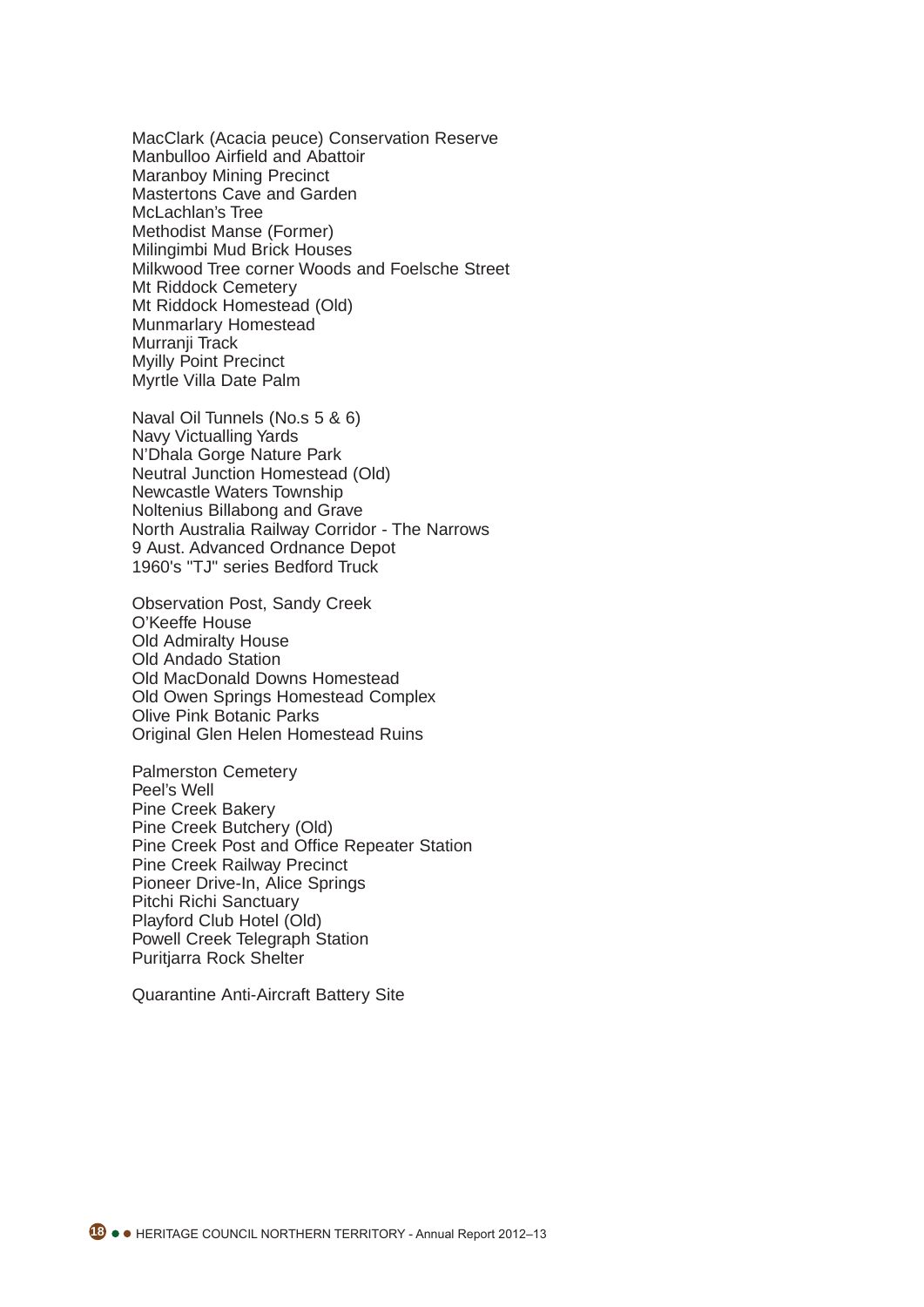RAAF Explosives Storage Area (Former) Remnant No. 6 Oil Tank Repeater Station Alice Springs (Former) Roper River Overland Telegraph Construction Depot Ross River Homestead Rumbalara Ochre Mine Rum Jungle Mine Manager's House Rum Jungle Single Women's Quarters, Batchelor Ryan Well Reserve

St Barbara's Church, Batchelor Sandfly Steam Locomotive Seven Mile Aerodrome, Alice Springs Silver Bullets (old Timber Creek School) Smith Point Beacon Smith Street Stone Kerb and Milkwood Trees Snake Creek Armament Depot Southport Cemetery\* Spencer Hill WWII Sites Spencer Hill Seismic Vault Springhill Battery Springvale Homestead Complex SS Ellengowan State Square Banyan Tree Steam Pump House Stella Maris Hostel Stone Hut (Old) Strauss Airstrip Stuart Memorial Cemetery Stuart Town Gaol Sue Wah Chin Building 17 Shepherd Street

Tennant Creek Hospital Outpatients Department Tennant Creek Telegraph Station The Residency, Alice Springs Timber Creek Police Station Precinct Tnorala (Gosse Bluff) Conservation Reserve Totem Theatre, Alice Springs Town Hall Ruins Townsite of Southport Tree of Knowledge Tunck's Store (Former) Twelve Mile Chinatown (Settlement and Battery)

Ucharonidge Station Union Camp Uniya Station

Vestey's Tank Victoria Settlement Historical Reserve Virginia Townsite Survey Markers